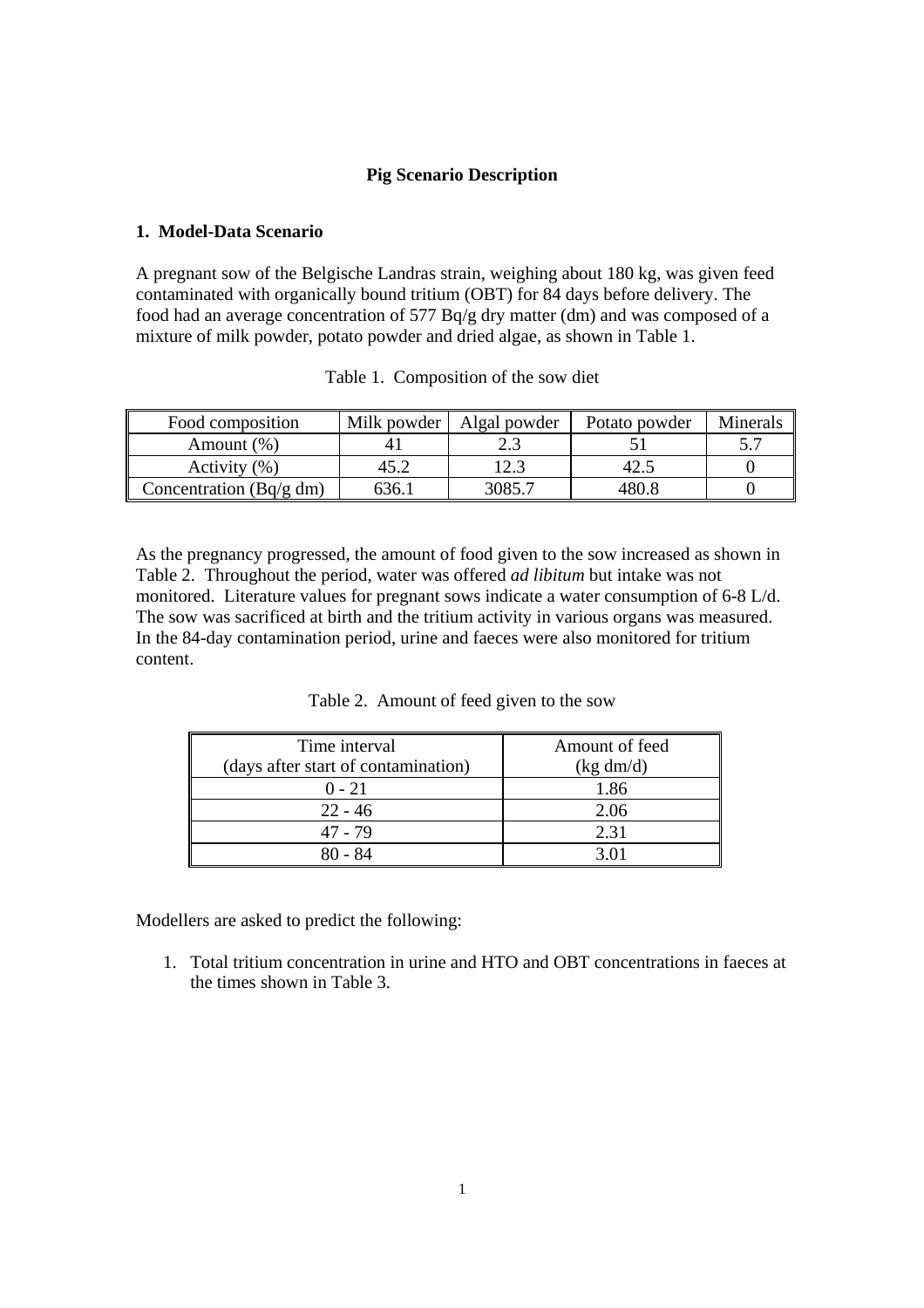| Day following start | Urine        | Faeces                |                     |  |  |
|---------------------|--------------|-----------------------|---------------------|--|--|
| of contamination    | (Bq/ml total | HTO in water fraction | OBT in dry fraction |  |  |
|                     | tritium)     | (Bq/ml)               | (Bq/g dm)           |  |  |
|                     |              |                       |                     |  |  |
| 14                  |              |                       |                     |  |  |
| 21                  |              |                       |                     |  |  |
| 28                  |              |                       |                     |  |  |
| 36                  |              |                       |                     |  |  |
| 42                  |              |                       |                     |  |  |
| 49                  |              |                       |                     |  |  |
| 56                  |              |                       |                     |  |  |

Table 3. Times at which predictions in urine and faeces are requested.

2. HTO and OBT concentrations in the organs shown in Table 4 at delivery (84 days after the start of contamination)

Table 4. Organs for which predictions are requested at delivery.

| Organ        | Dry Matter | <b>HTO</b> | OBT       |
|--------------|------------|------------|-----------|
|              | (%)        | (Bq/ml)    | (Bq/g dm) |
| Heart        | 21.70      |            |           |
| Lungs        | 23.45      |            |           |
| Liver        | 26.09      |            |           |
| Jejunum      | 22.40      |            |           |
| <b>Ileum</b> | 20.16      |            |           |
| Colon        | 24.26      |            |           |
| Kidney       | 23.68      |            |           |
| Muscle       | 26.98      |            |           |
| <b>Brain</b> | 22.16      |            |           |
| <b>Blood</b> | 18.54      |            |           |

Modellers are also asked to provide

- (i) estimates of the 95% confidence intervals on all predictions, and
- (ii) descriptions of the models they used following the EMRAS template.

### **2. Model Intercomparisons**

The above test is not appropriate for animals used for human consumption since pigs are sacrificed near 110 kg. In the absence of other experimental observations, two exercises based on hypothetical data are proposed: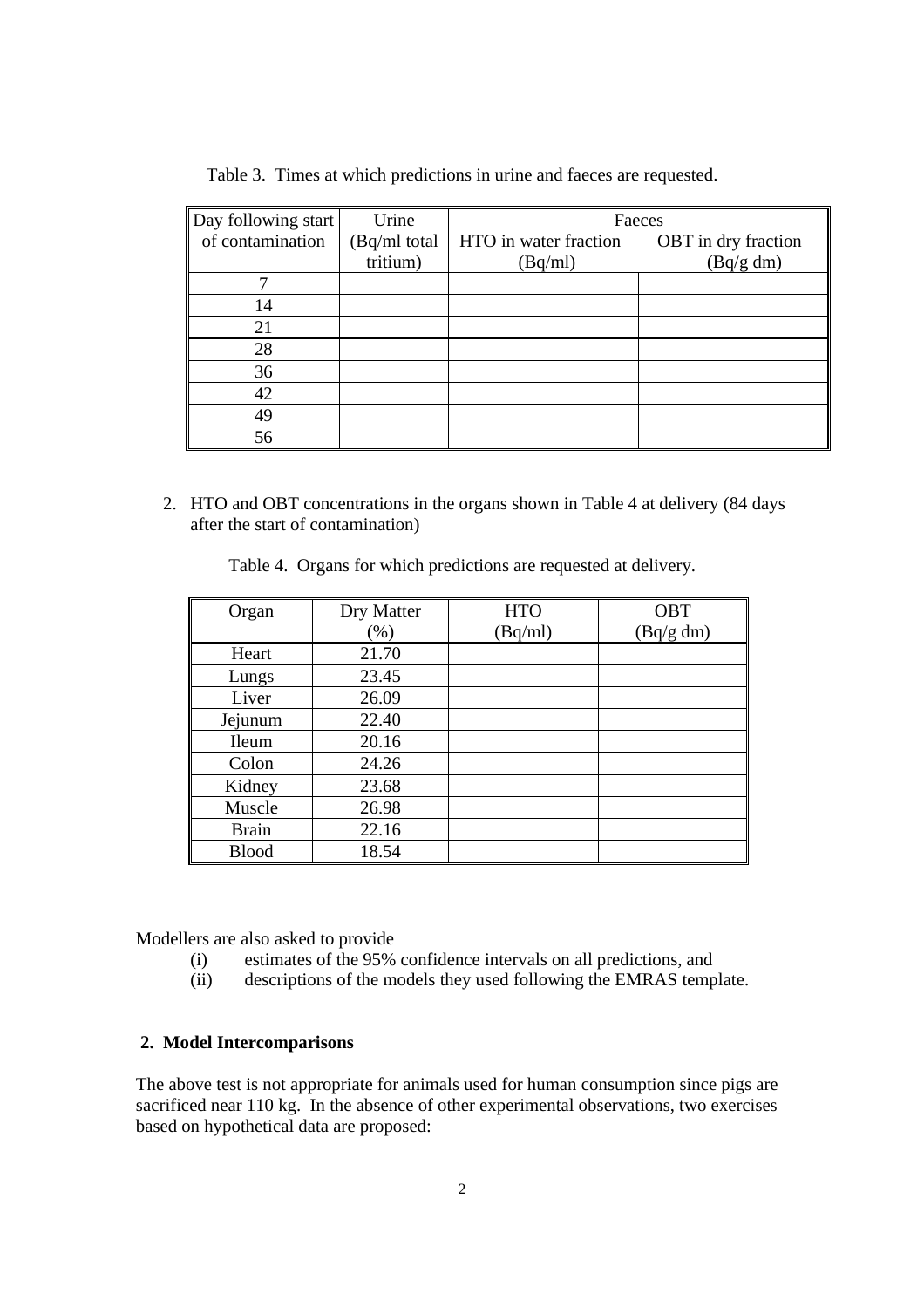## **2.1 Exercise 1: Long-term HTO Intake**

A pig of conventional strain was given uncontaminated food and water for the first 55 days of its life, at which point it weighed 20 kg. It was then fed food and water contaminated with HTO at a level of 10,000 Bq/L for 50 days. Its feed was uncontaminated for the next 50 days, at which point it was 155 days old and weighed 110 kg, and was sacrificed. At no time was any of the feed given to the pig contaminated with OBT. Modellers are asked to predict the total tritium in urine, HTO and OBT in faeces and OBT in muscle from the time the pig was 55 to 155 days old (50 days of contaminated diet and 50 days of clean) for the times given in Table 5. Estimate also the 95% confidence intervals of all predictions.

| Day following start | Urine    | Faeces                                                  | Meat OBT  |             |
|---------------------|----------|---------------------------------------------------------|-----------|-------------|
| of contamination    |          | (Bq/ml total  HTO in water fraction OBT in dry fraction |           | (Bq/kg f w) |
|                     | tritium) | (Bq/ml)                                                 | (Bq/g dm) |             |
|                     |          |                                                         |           |             |
| 14                  |          |                                                         |           |             |
| 21                  |          |                                                         |           |             |
| 42                  |          |                                                         |           |             |
| 50                  |          |                                                         |           |             |
| 60                  |          |                                                         |           |             |
| 70                  |          |                                                         |           |             |
| 100                 |          |                                                         |           |             |

Table 5. Times at which predictions in urine and faeces are requested.

# **2.2 Exercise 2: Short-Term OBT Intake**

All animals on a large pig farm are fed OBT-contaminated food for a single day at a level of 1 MBq/kg dm. Modellers are asked to predict the meat and liver OBT concentrations at sacrifice (body mass 110 kg) for the following pig mass on the day of contamination: 20, 40, 60, 80 and 100 kg.

One of the aims of Exercise 2 is to determine if accurate results can be obtained by considering a single generic pig or if the specific strain and diet of the pig must be taken into account. Accordingly, the modellers are asked to assess the influence of growth rate and genotype on their results by carrying out calculations for their default pig (and default diet) and for slow-growth and fast-growth pigs, as defined below:

• A slow growth genotype needs about 165 days to grow from 20 to 110 kg. For a moderate fatness, the adipose mass is near 30% of empty body mass and the meat near 25%. (Empty body mass is the live body mass minus the content of the gastrointestinal tract.)